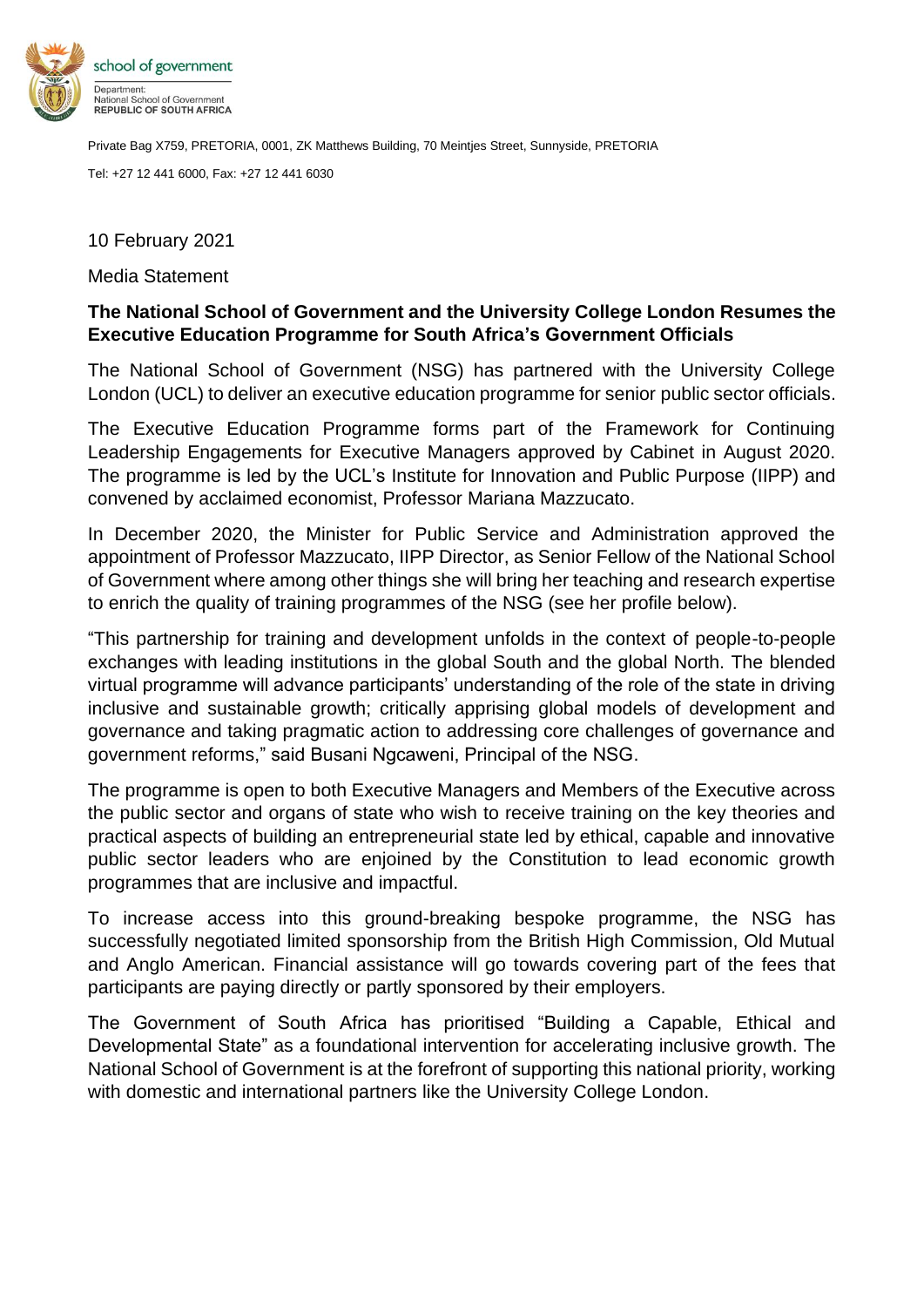

Private Bag X759, PRETORIA, 0001, ZK Matthews Building, 70 Meintjes Street, Sunnyside, PRETORIA

Tel: +27 12 441 6000, Fax: +27 12 441 6030

Professor Mazzucato will deliver the first lecture when the first cohort of 30 students resume weekly class today.

Issued by the National School of Government

Pretoria

Media enquiries: Dikeledi Mokgokolo at 082 8882355 and email [Dikeledi.Mokgokolo@thensg.gov.za](mailto:Dikeledi.Mokgokolo@thensg.gov.za)

<https://www.thensg.gov.za/disclaimer/>

Twitter: @ThensgZA

Facebook: The National School of Government